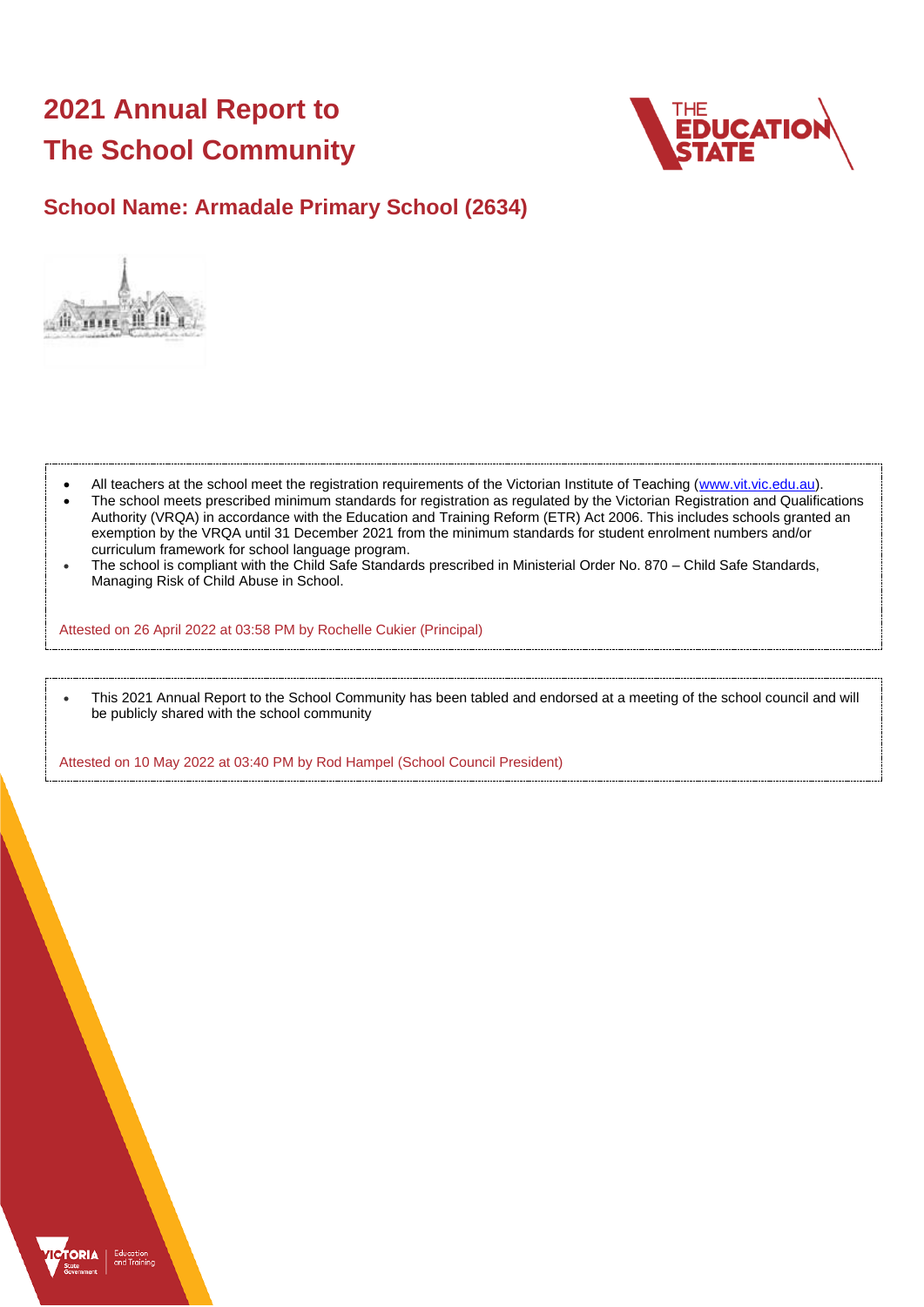

## How to read the Annual Report

## What does the *'About Our School'* commentary section of this report refer to?

The 'About our school' commentary provides a brief background on the school, an outline of the school's performance over the year and future directions.

The 'School Context' describes the school's vision, values and purpose. Details include the school's geographic location, size and structure, social characteristics, enrolment characteristics and special programs.

The 'Framework for Improving Student Outcomes (FISO)' section includes the improvement initiatives the school has selected and the progress they have made towards achieving them through the implementation of their School Strategic Plan and Annual Implementation Plan.

## What does the *'Performance Summary'* section of this report refer to?

The Performance Summary includes the following:

### **School Profile**

- student enrolment information
- the school's 'Student Family Occupation and Education' category
- a summary of parent responses in the Parent Opinion Survey, shown against the statewide average for Primary schools
- school staff responses in the area of School Climate in the School Staff Survey, shown against the statewide average for Primary schools

### **Achievement**

- English and Mathematics for Teacher Judgements against the curriculum
- English and Mathematics for National Literacy and Numeracy tests (NAPLAN).

### **Engagement**

Student attendance at school

### **Wellbeing**

Student responses to two areas in the Student Attitudes to School Survey:

- Sense of Connectedness
- Management of Bullying

Results are displayed for the latest year and the average of the last four years (where available). As NAPLAN tests were not conducted in 2020, the NAPLAN 4-year average is the average of 2018, 2019 and 2021 data in the 2021 Performance Summary.

## Considering COVID-19 when interpreting the Performance Summary

The Victorian community's experience of COVID-19, including remote and flexible learning, had a significant impact on normal school operations in 2020 and 2021. This impacted the conduct of assessments and surveys. Readers should be aware of this when interpreting the Performance Summary.

For example, in 2020 and 2021 school-based surveys ran under changed circumstances, and NAPLAN was not conducted in 2020. Absence and attendance data during this period may have been influenced by local processes and procedures adopted in response to remote and flexible learning.

Schools should keep this in mind when using this data for planning and evaluation purposes.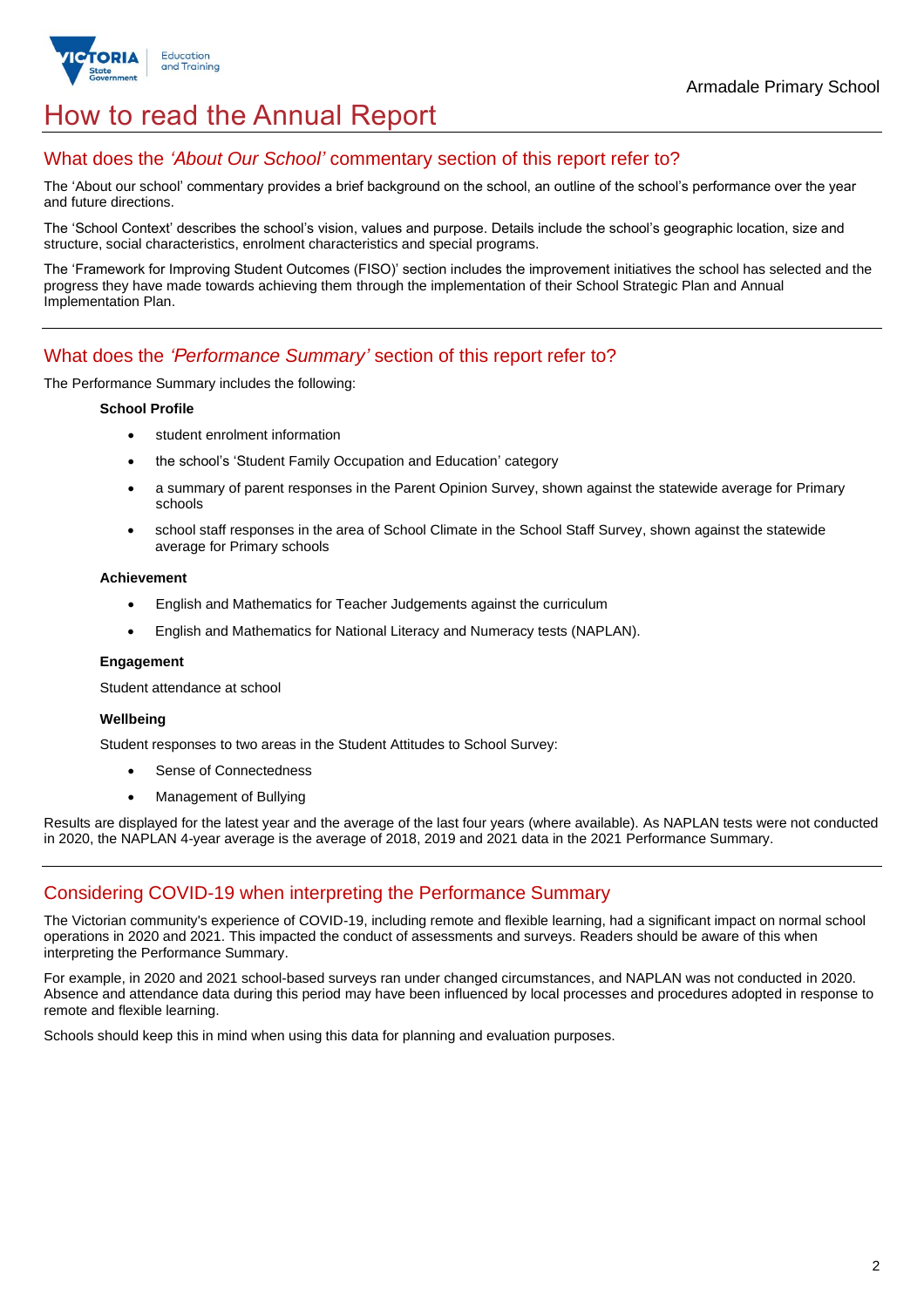

## How to read the Annual Report (continued)

### What do *'Similar Schools'* refer to?

Similar Schools are a group of Victorian government schools with similar characteristics to the school.

This grouping of schools has been created by comparing each school's socio-economic background of students, the number of non-English speaking students and the school's size and location.

## What does *'NDP'* or '*NDA*' mean?

'NDP' refers to no data being published for privacy reasons or where there are insufficient underlying data. For example, very low numbers of participants or characteristics that may lead to identification will result in an 'NDP' label.

'NDA' refers to no data being available. Some schools have no data for particular measures due to low enrolments. There may be no students enrolled in some year levels, so school comparisons are not possible.

Note that new schools only have the latest year of data and no comparative data from previous years. The Department also recognises unique circumstances in Specialist, Select Entry, English Language, Community Schools and schools that changed school type recently, where school-to-school comparisons are not appropriate.

## What is the *'Victorian Curriculum'*?

The Victorian Curriculum F–10 sets out what every student should learn during his or her first eleven years of schooling. The curriculum is the common set of knowledge and skills required by students for life-long learning, social development and active and informed citizenship.

The Victorian Curriculum is assessed through teacher judgements of student achievement based on classroom learning.

The curriculum has been developed to ensure that school subjects and their achievement standards enable continuous learning for all students, including students with disabilities.

The 'Towards Foundation Level Victorian Curriculum' is integrated directly into the curriculum and is referred to as 'Levels A to D'.

'Levels A to D' may be used for students with disabilities or students who may have additional learning needs. These levels are not associated with any set age or year level that links chronological age to cognitive progress (i.e., there is no age expected standard of achievement for 'Levels A to D').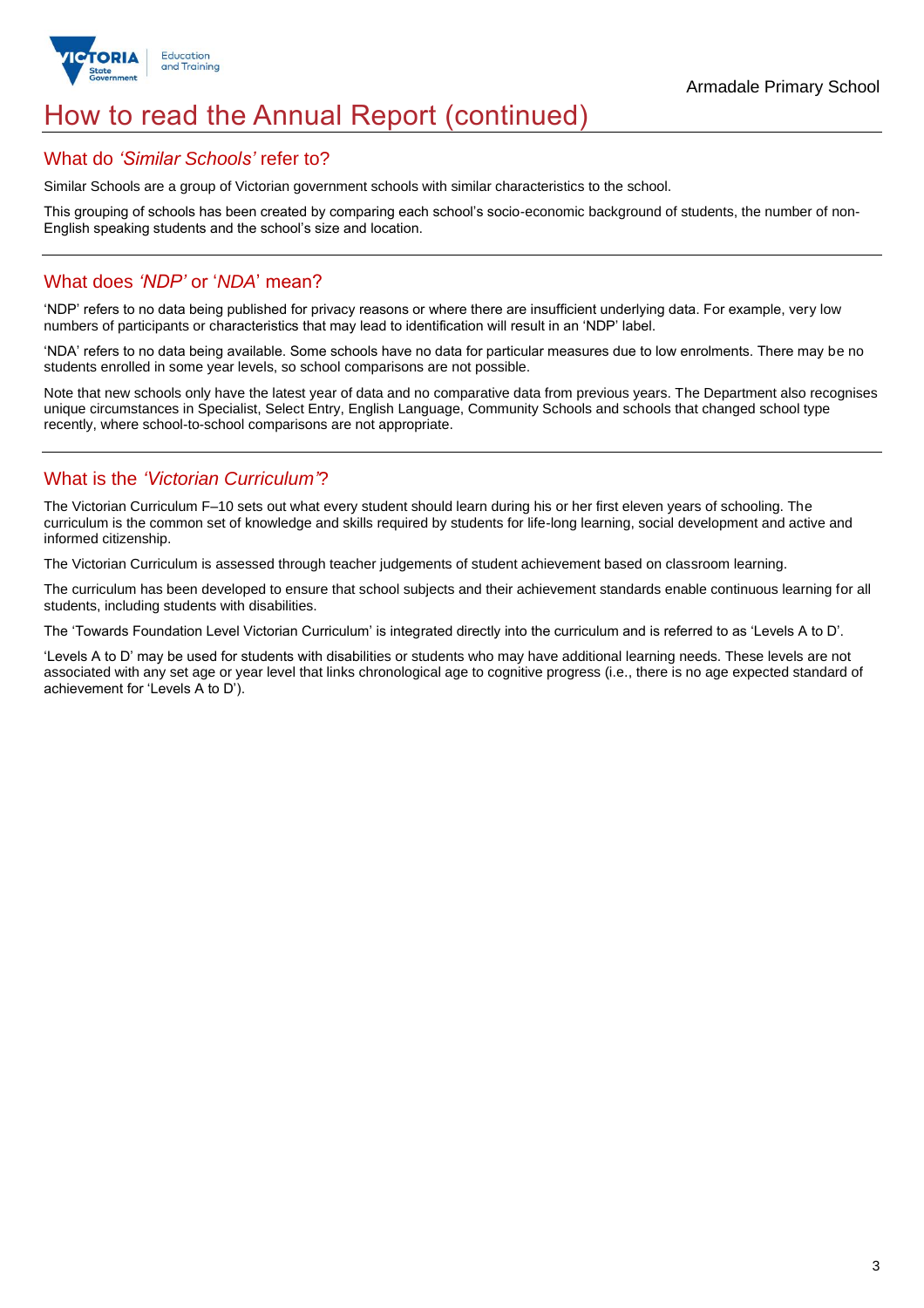



## **About Our School**

## School context

Armadale Primary School (APS) is located in the inner south east suburbs of Melbourne, approximately 6.8 kilometres south east of the CBD in the residential suburb of Armadale. Our school's vision is to be an exemplary learning community. We place the highest value on honouring and developing the whole child with the skills, knowledge and dispositions for a lifetime of inquiry. We strive for a culture of excellence for all learners within a nurturing and inclusive community to create a sense of belonging. We value diversity and seek to promote a deeper understanding of our world. Our values are: Relationships; Respect, Responsibility; Resilience and Reflection. These values are explicitly linked to our aspiration to enable agency, ownership and intrinsic motivation in all our students. Our intent is to provide for the fullest possible development of each learner enabling them to achieve a strong moral purpose and compass and empathic regard for those who they learn with. We aspire to enable children to become curious and independent thinkers; active contributors and global participants who flourish and thrive and enjoy both social progress and emotional wellbeing. We pride ourselves on developing creative and critical thinkers who are flexible, demonstrate adaptive capacity, are innovative, reflective and who work collaboratively to help problem solve and appreciate that making mistakes are a valuable part of learning. We enact a curriculum that meets the needs and interests of children, co-designing a curriculum which provides children with authentic, real, challenging and relevant learning opportunities. Co-designing creates empowerment and agency and promotes the will and motivation for children to achieve their best. Our learning ecology at Armadale Primary sets the conditions that builds coherence across the learning places in the school, ensuring that our children experience high quality, engagement-rich, action-oriented learning experiences. Our committed and dedicated staff learn collaboratively across the school, collecting evidence of each child's learning. Knowing who our students are; and empowering them in the learning process and valuing learner agency is key to ensuring our students are highly engaged in their learning. Our pedagogical practices focus on enabling the key dispositions of great learners to develop which will equip students for life in the 21st century. We provide equal access to and participation in our curriculum for the range of developmental needs targeting the teaching, to ensure that maximum growth is achieved for each child. Specialist curriculum classes P-6 comprises LOTE Italian, Heath and Physical Education and The Arts enriching the Victorian curriculum offered in each classroom. Students have the opportunity to participate in the Student Representative Council; Green Team, Gardening Club, Chess , whole school Swimming Programs, Camps, incursions and excursions, House athletics and Swimming Carnivals; Inter school sports and Gala Days, although a number of these were curtailed in 2021 due to the pandemic. We also offer a comprehensive Arts curriculum enabling children to perform and participate in a range of visual arts; drama, dance and music, with the highlight for the Year 5/6's was the Waikkirri. Whole school events which include Italian Day, Harmony Day and Book Week are highlights of the school calendar every year. Students are also afforded opportunities to participate in a variety of clubs through our highly regarded in-house School Council run OOSHC program and instrumental and orchestral music is offered to our students through both classroom teachers and external providers. We were successful in obtaining an inclusive grant in 2021 to have a new sensory nature garden built in 2022 that will see the construction of a dry creek river bed, water play, planting of many more trees, swinging nest and inbuilt trampoline. Our community partnerships are very strong and viable and parent involvement is one of our strengths, although this was severely impacted again in 2021 by COVID 19. Our student demographic is mainly drawn from our local community and local community sports teams use our facilities for training both before and after school.. APS offers 317 ( 162 female, 155 male ) students excellent educational provision within a heritage listed site. Our overall socio-economic profile remains low. We have 0 FTE Aboriginal student and 7 students enrolled through the Department's International Educational Division. The staffing profile is made up of 1 Principal, 1 Assistant Principal, 1 leading teacher, 2 learning specialists, classroom teachers, (18.08 EFT) and 7 Educational Support Staff (7 EFT).

## Framework for Improving Student Outcomes (FISO)

In 2021, the school's AIP focused on the implementation of Key Improvement Strategies (KIS) related to the FISO dimensions of Curriculum Planning and Assessment, Health and Wellbeing and Building Communities. This included the following actions to support our KIS.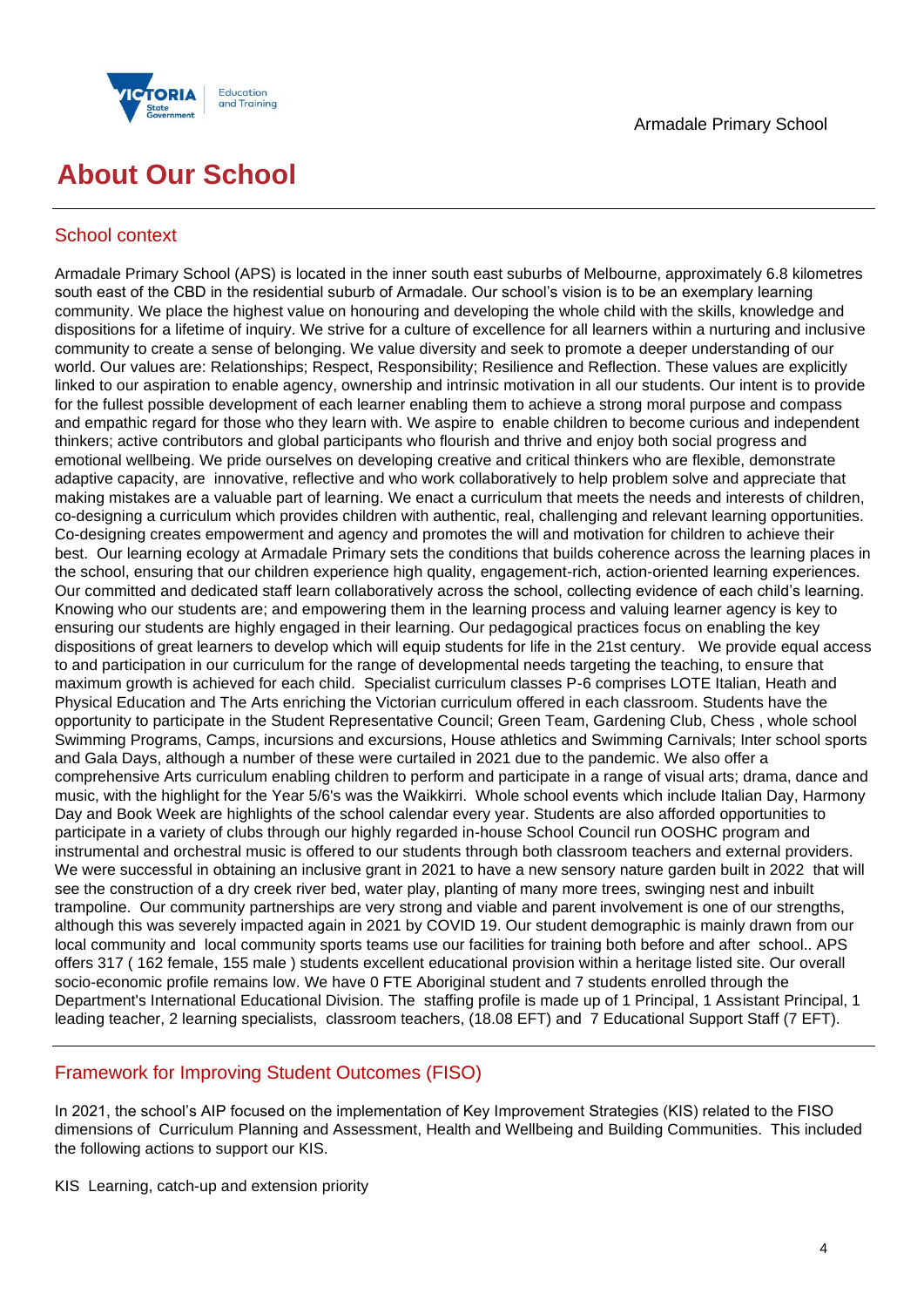

### Actions

- Develop data literacy of teachers to inform understanding of student needs and progress, and identify students requiring additional support

- Strengthen the schools PLC model to support teacher collaboration and reflection on practice

- Use the tutoring model for students who have been identified through a rigorous assessment process as in need of support or extension

- Support staff to strengthen and embed the use of data walls for reading and writing to inform targeted planning

Despite the major disruption due to COVID-19, we still were successful in achieving a number of our key improvement strategies. We provided professional learning through our Maths and Literacy Specialists to support teachers to use assessment data and numerical evidence to plan a differentiated teaching and learning program that targets the point of learning need of all students. The Learning Specialists were released prior to lockdown and then again in Term 4, to work with teachers in the development of continuums and to assist them in the implementation of the high quality instruction. We had begun the construction of data walls with reading data and through the process of continuous reporting we consolidated the development of continuums across the whole curriculum. The continuums were provided to parents as an indication of the learning growth for the end of semester reports in 2021. These continuums allow us to track student growth and achievement and to use this to design a differentiated teaching and learning program. This was also highly evident during remote learning when assessment data was used to determine the small group instruction that occurred during remote learning, for both Maths and Literacy teaching.

The meetings of our Professional Learning Teams / Communities of Practice in English, Maths, Wellbeing still went ahead and both remotely and onsite which have membership from each year level across the school . These teams were led by the Maths and English Learning Specialists, and the Assistant Principal led the Wellbeing team. These opportunities enhanced the leadership capabilities of our learning specialists. These Communities of Practice had a professional learning focus and were designed to ensure that the whole school instructional models were implemented. We have also noticed that because two of these Communities of Practice have been led by the Learning Specialists, there has been greater consistency in the teams' approach to the design of lessons. .

Although there was reduced onsite collaboration of the PLT's during remote learning the teams still met through Google Classroom meets. This enabled the strengthening of the capacity of teachers and teams to use assessment data and evidence to plan a differentiated teaching and learning program. This was initiated during the remote learning terms where small focus groups for reading and maths were created for every class and teachers were able to target support for each child. These small focus groups will continue in 2022 and will be further enhanced by the tutoring program.

Teachers continued to embed the whole school instructional models for the teaching of Reading, Writing and Numeracy even during the following 2 terms of remote learning. Teachers brought evidence of learning to their collaborative team meetings on a weekly basis to discuss, analyse and evaluate, to then inform the next stage planning. Greater and more consistent use across the school of learning intentions in the whole( launch phase) which made the purpose of the lesson more explicit and provided a focus for the children. The Wellbeing team was highly successful in still being able to run Harmony Day prior to the next lockdown. This was the followed up with the development of our Armadale Community Cookbook which was inspired by the wellbeing team as a means of connecting our community by showcasing how important families, food and cooking together are.

The Tutor Learning initiative was implemented at the start of 2021 and we employed a specialist tutor in MSL ( Multisensory Structured language) to train 2 other teachers to deliver tutoring to students who were experiencing difficulties in reading and spelling from Year 1 to Year 6. The children enjoyed the special instructional time with their teachers and the intervention strategies have certainly raised the children's confidence and self-esteem and given them more joy with their reading. We are delighted that ongoing funding will enable this program to continue in 2022.

We also included a further set of Key Improvement strategies that sit under Health and Wellbeing. These are: - Happy, active and healthy kids priority

Actions

- Strengthen and embed our new 5 values into our whole school culture and continue our positive social and emotional approaches that enable the further development of " Happy, healthy and active kids."

- Refine our whole school approach to social-emotional learning or belonging and engagement and continue with the restorative practices model

- Continuing our ongoing partnership with schools in the Respectful Relationships Program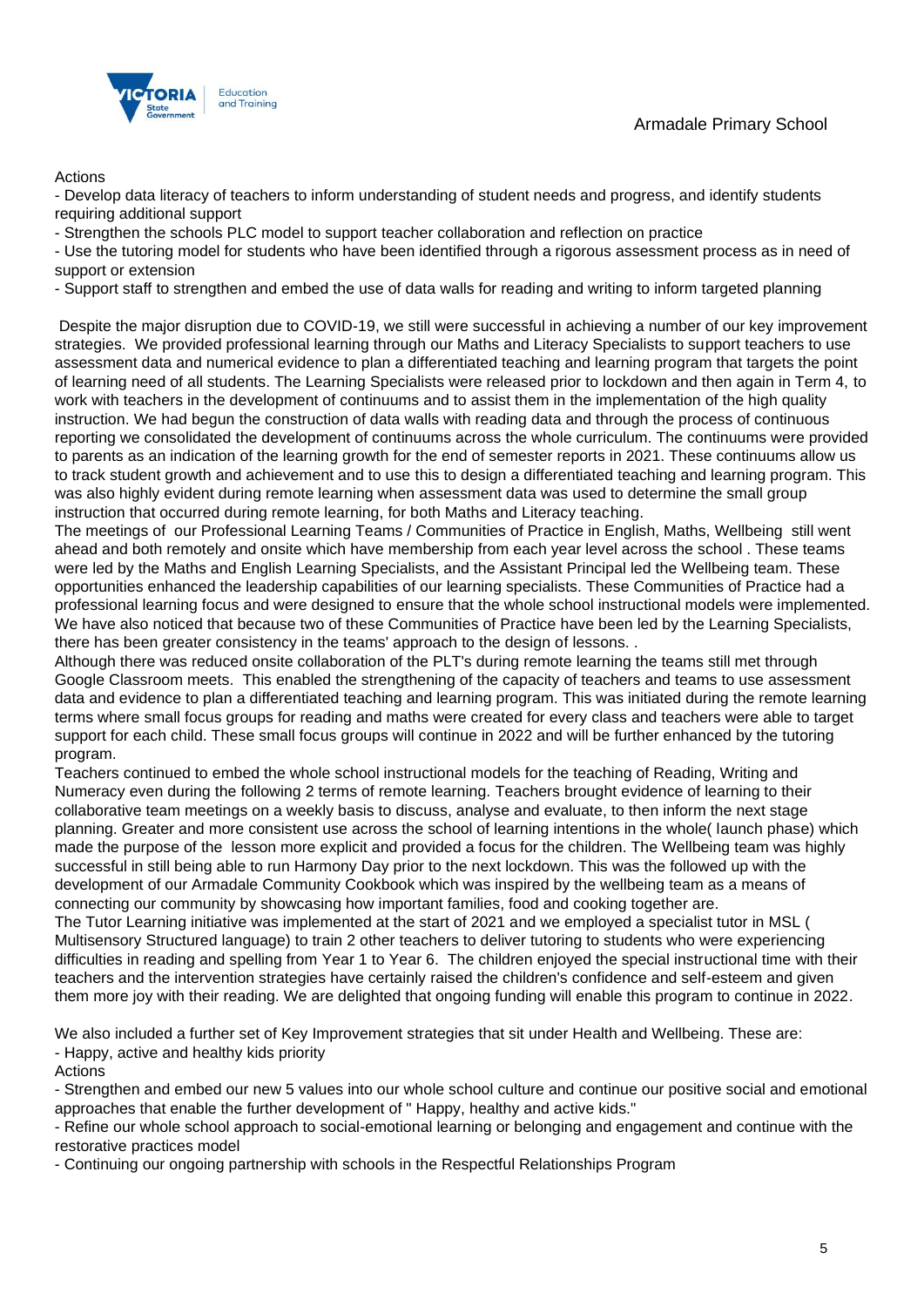

Our students are living our school values and our priorities are focusing on relationships within our school community. Embedding social and emotional learning strategies were a high priority during 2021 and our second curriculum day in the year was led by consultant, Kristy Elliot on the importance of psychological safety of everyone in the school. This PD offered robust methods in checking in with students' wellbeing on a daily basis and strengthening our restorative relationships processes. The importance of their mental wellbeing was highlighted during the remote learning terms and once children were allowed to return onsite in Term 4, the school's priority was on allowing children to reconnect with each other and enjoy the face to face learning environment once more.

Our final KIS was the Connected schools priority

### Actions

- Strengthen and embed the school-wide approach to communication with families, incorporating new elements developed during remote and flexible learning

- Strengthen engagement in regional and network communities of practice

One of the strongest unintended outcomes from remote learning was the strengthening of the learning partnerships with our parents and carers. Though much of our planned activities were curtailed again in 2021 because of the lockdowns, the remote learning experience once again gave our community an appreciation for the craft of teaching and a stronger understanding of how engaging our teachers are and the efforts they went to, to replicate the learning environment for the children. We were often congratulated on the amount of live teaching that occurred each day and the connection that the teachers managed to maintain with each child. We also connected with our parents/ carers through Google Meets to check in with them about how the children were faring in such extraordinary times. Fortunately, with the return to face to face teaching in Term 4 2021, it was obvious that all children were happiest once they had reconnected with their friends, classmates and teachers. A highlight of Term 4 was the School Fun Run, designed by the Year 5/6 students for the rest of the school. Affording the children agency in what the Fun Run should look like and how it should happen, every child had a great experience. Additionally, \$27,000.00 was raised by all the children to construct a tree -house for our school, what a fabulous effort!

### Achievement

Our overall student achievement goal is to maximise student achievement growth across the Victorian Curriculum in Mathematics and English from Prep to Year 6. Armadale Primary continued to support each child in their learning journey and this was very evident during the remote learning period. Rather than simply leaving the children to their own devices, our teachers designed daily sessions that were mainly live sessions with their teachers both as whole group as well as for small focused groups. Student learning and project work was submitted online and the feedback offered was extensive and ensured children knew what to do next. Our teachers ensured that every lesson had a learning intention, that skills and knowledge were taught but moreover, students developed enduring habits of mind and dispositions that equipped them for successful learning experiences. We supported our learners to be reflective and critical thinkers who demonstrated agility and adaptability in their thinking and application of knowledge.

In 2021, student achievement from Prep to Year 6 at Armadale Primary remained high. We saw increases in student learning growth against the Victorian Curriculum, with 97% of students making one year's growth in one year in Reading, 99% for speaking and listening, 96% in Writing, and 97% in Number and Algebra, meeting the 12-month targets set in the 2021 AIP. These figures are significantly above similar, network and all state schools and given the remote learning experience last year these are outstanding results and reflect the very hard work of our teaching staff.

• At P-6, 97% of the students achieved at or and above their expected standards in English. This is compared to 94.8 % for similar schools and 86.2% as a state average

• At P-6 97.1% of the students achieved at or and above their expected standards in Maths. This is compared to 94.9 % for similar schools and 84.9% as a state average

Our implementation of a rigorous assessment schedule in 2021 and our sustained efforts on capturing multiple sources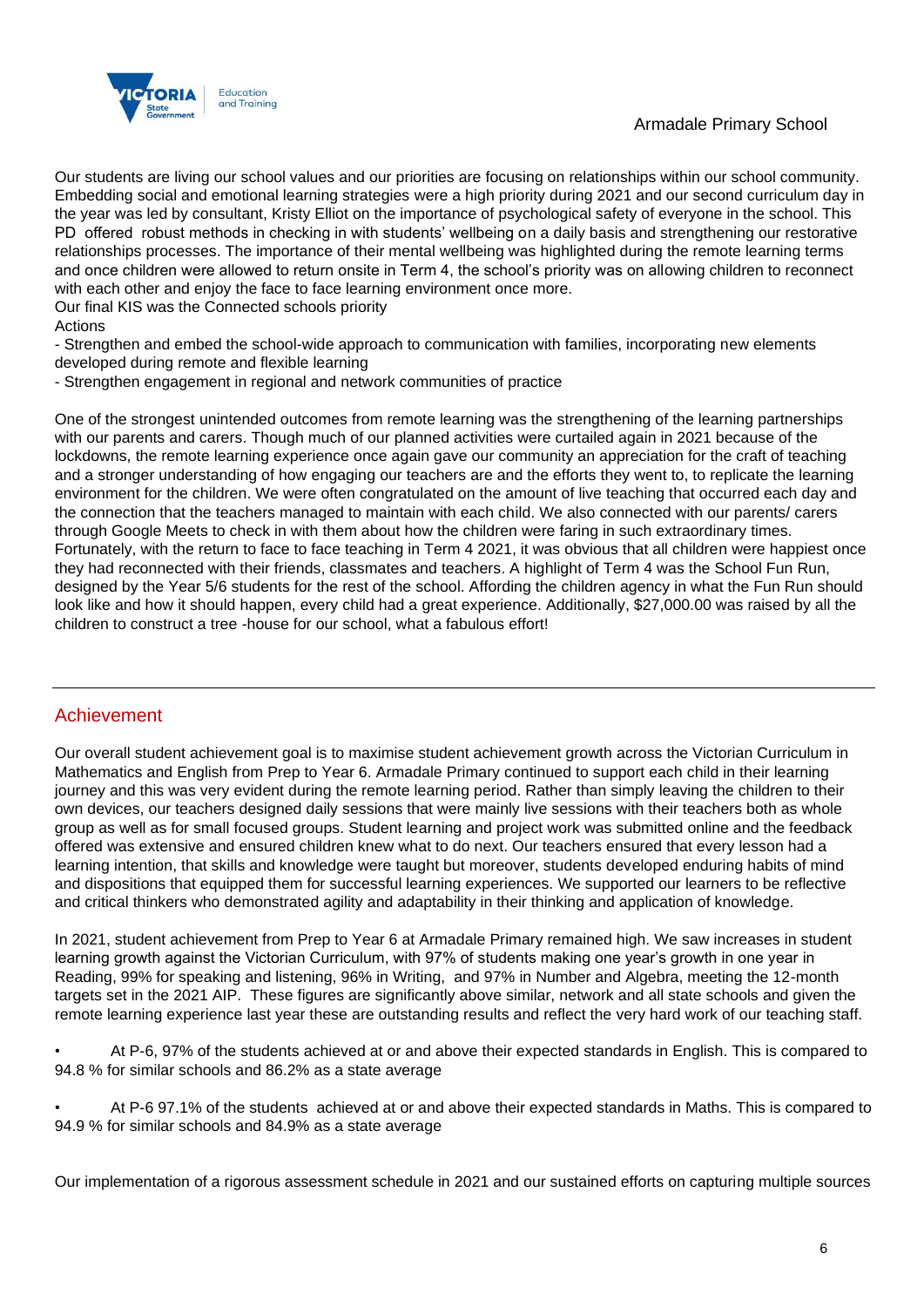## Armadale Primary School



of evidence, tracking student data and enhancing our pedagogical content knowledge has enabled teachers to more accurately inform judgements for assessment and reporting purposes. This work has brought our school to be above similarly advantaged schools; schools in our network and significantly above the state average for all schools.

Students supported through the Program for Students with a Disability all showed very pleasing progress in achieving their individual goals as identified in their Individual Education Plans

We are all very proud of these results and reflect the effectiveness of our evidenced –informed practices. The priorities of 2021 included designing the learning to ensure all children are provided with opportunities to be challenged and stretched in their learning. This will be continued in 2022.

The school will continue to position students agentically so that they are empowered and have the will to drive their own learning. Students and teachers have an authentic learning partnership throughout the school . We will continue to design learning experiences and opportunities that connect to real life and are purposeful to the children. We continue to strengthen our focus on developing the dispositions that enable optimum growth for all children. Students will learn more effectively if they understand how they learn and how to manage their own learning and this is highlighted through our values of responsibility and reflection.

NAPLAN results in 2021 across both Years 3 and 5 continue to be excellent, showing the % of students achieving in the top 3 bands for Reading and Numeracy over a 4 year average to be above similar schools and the state average. Our High learning Gain in 2021, for students in Years 3 to 5 in both reading and numeracy is outstanding at 43% and 48% respectively, with similarly advantaged schools at just 28%.

## **Engagement**

Our student engagement goal in our current Strategic Plan is to strengthen student engagement in learning.

In 2021, overall student absences are less than the state median, with extended family holidays, families moving out of the area and residing in holiday homes in regional areas during COVID and a, being the main reason for absences. To improve our absence rate, we will continue to emphasise students' agency in their learning and strengthen the overall engagement and partnership with our community and the sense of belonging for each member of our community. The philosophy of developing the whole child continues to underpin the school's approach to student wellbeing and engagement. The emphasis on partnering to learn with our children and our community enables children to feel empowered as learners and parents as partners in each child's educative journey.

Our results from our Student Attitudes to School Survey continue to be outstanding and place us at the highest level against all other schools. This is again testament to the work of all of our teachers, the relationships that they have with the students and the very positive learning culture obvious at our school.

Students in Years 4-6 in 2021 have positively endorsed how they feel about the learning environment at APS in the following variables:

Effective teaching practice for cognitive engagement

- stimulated learning: 93% APS 77% similar schools
- differentiated learning challenge: 94% APS 83% similar schools
- self-regulation and goal setting: 91% APS 82% similar schools
- sense of confidence: 90% APS 77% similar schools
- student voice and agency 83% APS 64% similar schools

It is incredibly rewarding and gratifying to have such highly engaged students at our school.

## **Wellbeing**

Our Strategic Plan articulates the wellbeing goal for all of our students which is to further enhance the social and emotional wellbeing of every student as well as our KIS to have happy, healthy and active kids. The wellbeing of all Armadale Primary students is of the highest priority to the school and is reflected in our whole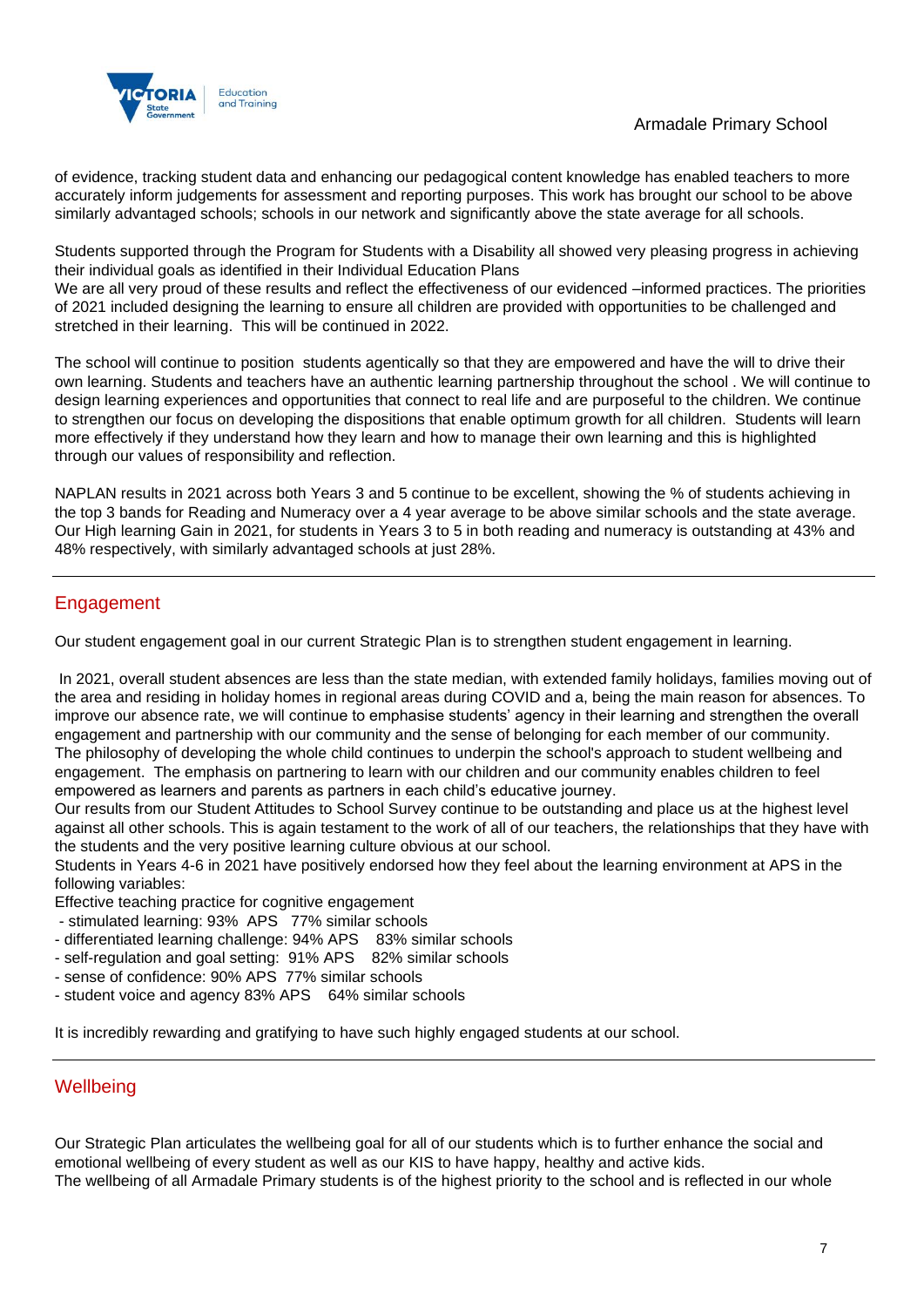

## Armadale Primary School

school approach to student wellbeing, which is not implemented separately to the curriculum, but sits at our core. Relationships, trust and acting with integrity are at the cornerstone of our culture. Ongoing successful embedding of daily practices of circle time, class meetings, restorative practices and other pro-social designs, are an integral part of our nurturing and inclusive culture.

The school has taken the following initiatives to ensure student wellbeing is very strong:

In 2021, the whole school undertook professional learning in Psychological Safety, ensuring that children feel mentally well, safe at school and are well cared for. We strengthened our undertsanding of Restorative practices and put in place Relationship mentoring at every lunchtime and it is this process that we use to help children take ownership and responsibility for their actions and to see another person's perspective. Both these strategies assist children to restore their friendships and relationships with others.

Professional Learning as a learner partner in the program "Respectful relationships"; was undertaken in 2021

We continued to implement a positive psychology education program with themes of resilience, gratitude and kindness, through our Big Idea.

We continued to implement Yoga, meditation, mindfulness and circle time as part of our daily classroom practices. Circle time provides the opportunity to discuss issues, areas of concern and brainstorm ways in which children can be more connected across the school.

Our annual "Harmony Day" highlights our multicultural heritage, our inclusiveness and appreciation of cultural diversity to create a sense of belonging.

From the ATOSS data in 2021, the sense of connectedness, APS had a school percentage endorsement of 88% with similar schools only ranking at 78%

For the management of bullying, APS had a school percent endorsement of 89% compared to similar schools only ranking 78%

## Finance performance and position

Armadale Primary School maintained a very sound financial position throughout 2021. The 2019 - 2023 School Strategic Plan, along with the 2021 Annual Implementation Plan, continued to provide the framework for school council's allocation of funds to support school programs and priorities. The Financial Performance and Position report shows an end of year operating surplus of \$ 15,428 and we are in the fortunate position of having a healthy cash surplus in the High Yield account.. This surplus occurred because of prudent financial management. The school received a very small amount of Equity Funding, which contributed towards the resources used for children with learning difficulties and special needs.

> **For more detailed information regarding our school please visit our website at [https://armadaleps.vic.edu.au](https://armadaleps.vic.edu.au/)**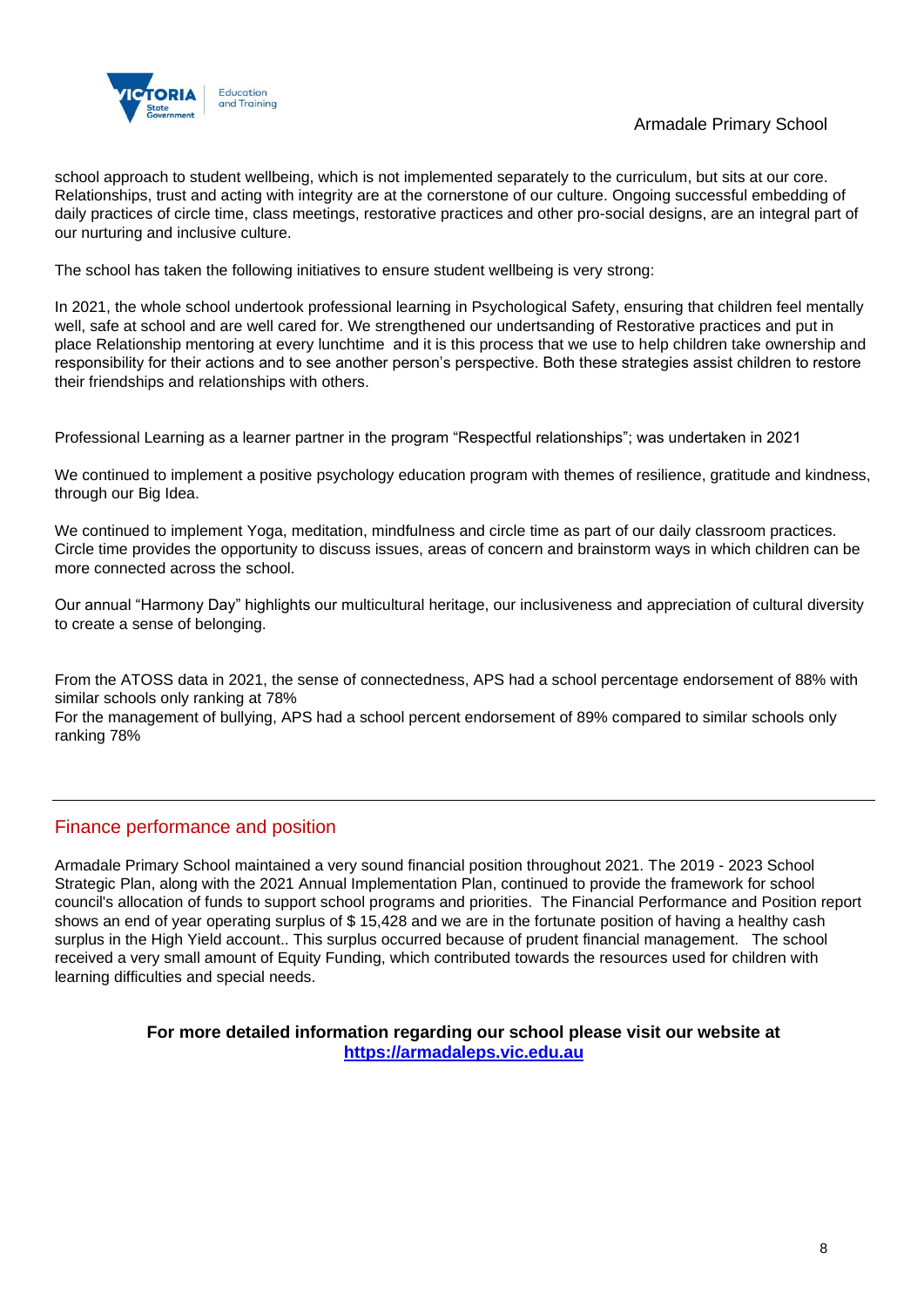

# **Performance Summary**

The Performance Summary for government schools provides an overview of how this school is contributing to the objectives of the Education State and how it compares to other Victorian government schools.

All schools work in partnership with their school community to improve outcomes for children and young people. Sharing this information with parents and the wider school community helps to support community engagement in student learning, a key priority of the Framework for Improving Student Outcomes.

Refer to the 'How to read the Annual Report' section for help on how to interpret this report.

## SCHOOL PROFILE

### **Enrolment Profile**

A total of 317 students were enrolled at this school in 2021, 162 female and 155 male.

13 percent of students had English as an additional language and 0 percent were Aboriginal or Torres Strait Islander.

### **Overall Socio-Economic Profile**

The overall school's socio-economic profile is based on the school's Student Family Occupation and Education index (SFOE).

SFOE is a measure of socio-educational disadvantage of a school, based on educational and employment characteristics of the parents/carers of students enrolled at the school. Possible SFOE band values are: Low, Low-Medium, Medium and High. A 'Low' band represents a low level of socio-educational disadvantage, a 'High' band represents a high level of socio-educational disadvantage.

This school's SFOE band value is: Low

### **Parent Satisfaction Summary**

The percent endorsement by parents on their school satisfaction level, as reported in the annual Parent Opinion Survey.

Percent endorsement indicates the percent of positive responses (agree or strongly agree) from parents who responded to the survey.



#### **School Staff Survey**

The percent endorsement by staff on School Climate, as reported in the annual School Staff Survey.

Percent endorsement indicates the percent of positive responses (agree or strongly agree) from staff who responded to the survey. Data is suppressed for schools with three or less respondents to the survey for confidentiality reasons.

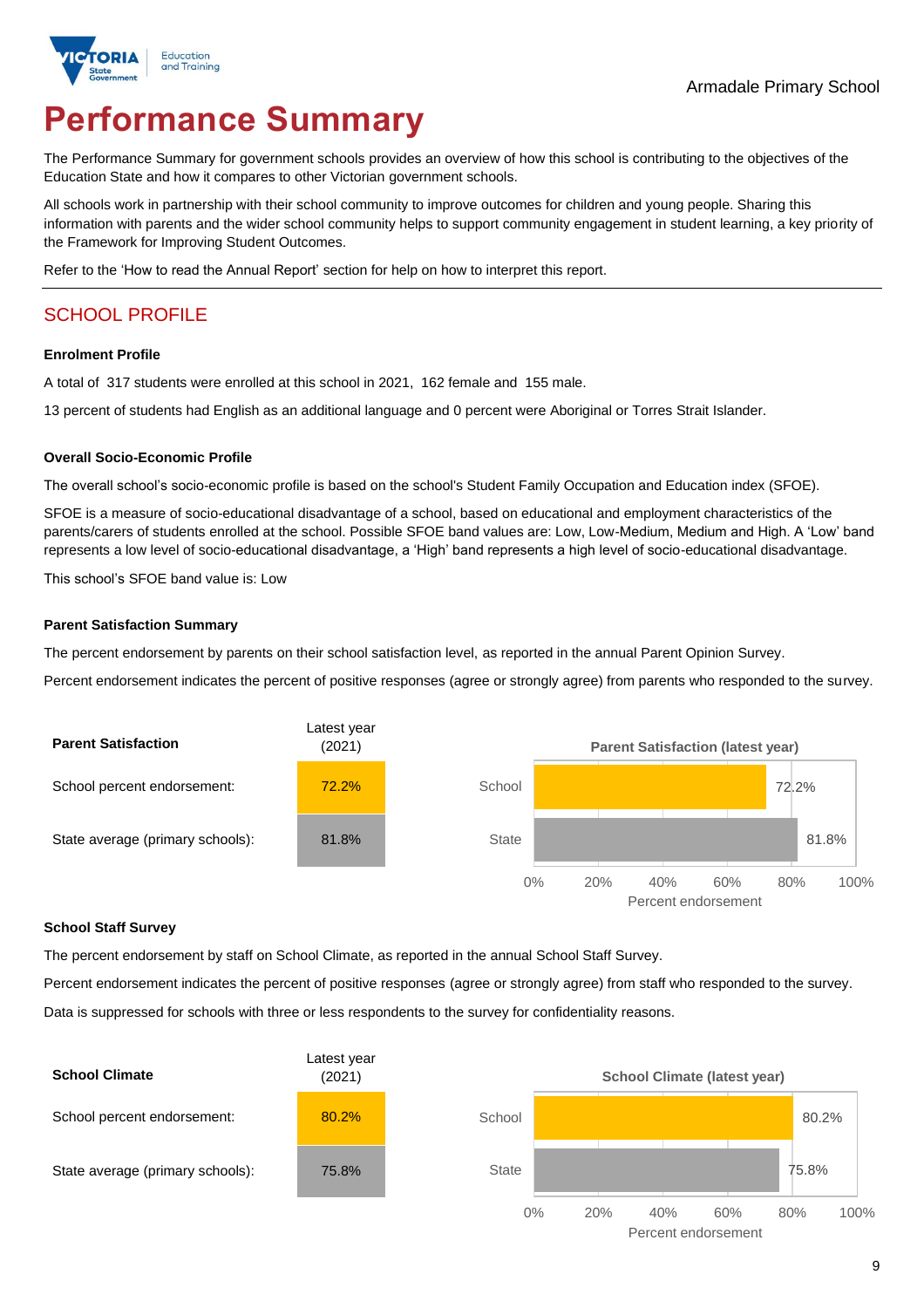

## ACHIEVEMENT

*Key: 'Similar Schools' are a group of Victorian government schools that are like this school, taking into account the school's socioeconomic background of students, the number of non-English speaking students and the size and location of the school.*

### **Teacher Judgement of student achievement**

Percentage of students working at or above age expected standards in English and Mathematics.





| <b>Mathematics</b><br>Years Prep to 6                             | Latest year<br>(2021) |
|-------------------------------------------------------------------|-----------------------|
| School percent of students at or above age<br>expected standards: | 97.1%                 |
| Similar Schools average:                                          | 94.9%                 |
| State average:                                                    | 84.9%                 |

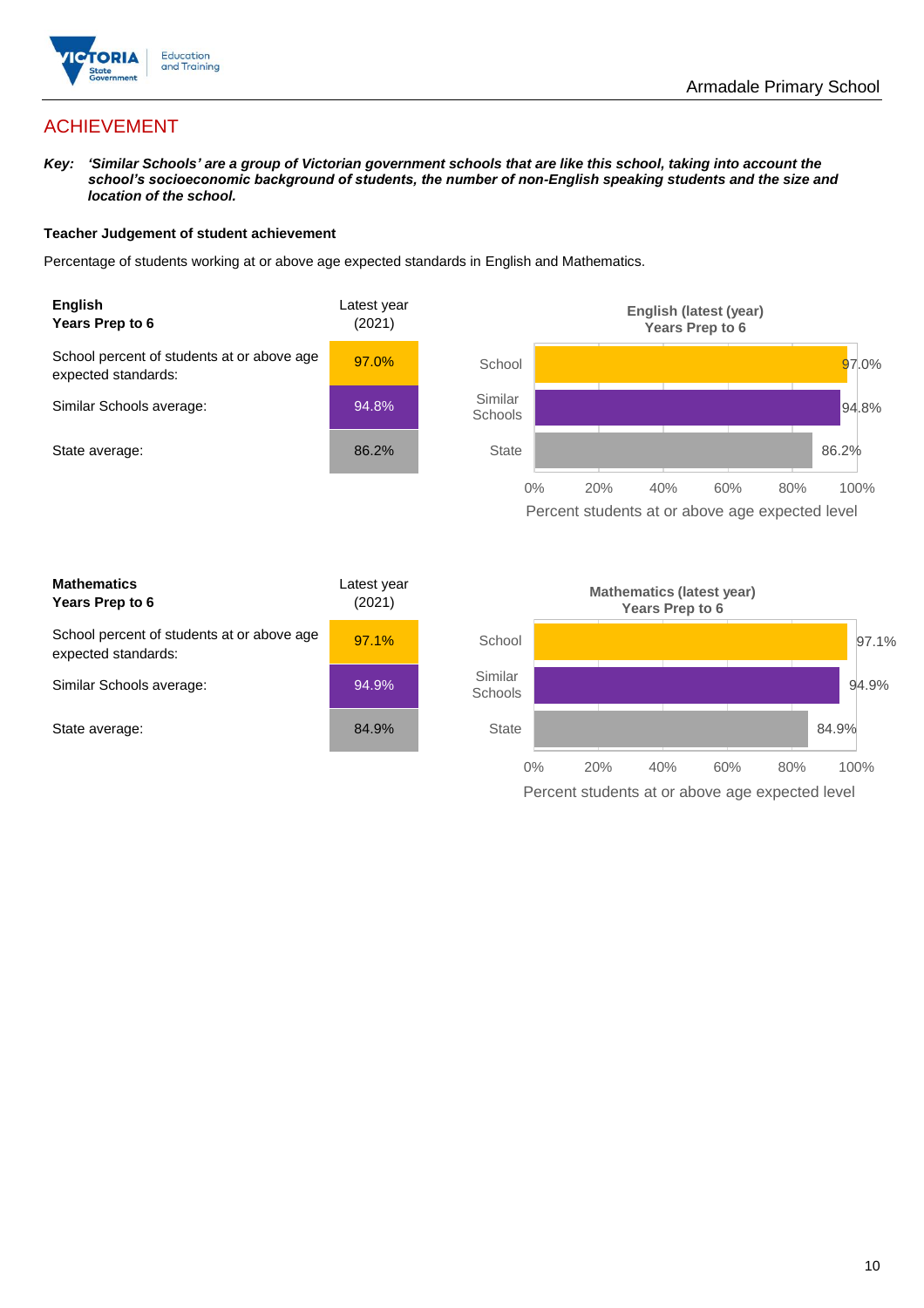

## ACHIEVEMENT (continued)

*Key: 'Similar Schools' are a group of Victorian government schools that are like this school, taking into account the school's socioeconomic background of students, the number of non-English speaking students and the size and location of the school.*

### **NAPLAN**

Percentage of students in the top three bands of testing in NAPLAN.

Note: NAPLAN tests were not conducted in 2020, hence the 4-year average is the average of 2018, 2019 and 2021 data.

| Reading<br>Year <sub>3</sub>                      | Latest year<br>(2021) | 4-year<br>average |                    | <b>NAPLAN Reading (latest year)</b><br>Year <sub>3</sub>                   |
|---------------------------------------------------|-----------------------|-------------------|--------------------|----------------------------------------------------------------------------|
| School percent of students in<br>top three bands: | 85.7%                 | 90.7%             | School             | 85.7%                                                                      |
| Similar Schools average:                          | 90.1%                 | 89.4%             | Similar<br>Schools | 90.1%                                                                      |
| State average:                                    | 76.9%                 | 76.5%             | <b>State</b>       | 76.9%                                                                      |
|                                                   |                       |                   | $0\%$              | 20%<br>40%<br>60%<br>100%<br>80%<br>Percent of students in top three bands |
| Reading<br>Year 5                                 | Latest year<br>(2021) | 4-year<br>average |                    | <b>NAPLAN Reading (latest year)</b><br>Year <sub>5</sub>                   |
| School percent of students in<br>top three bands: | 85.7%                 | 86.2%             | School             | 85.7%                                                                      |
| Similar Schools average:                          | 84.9%                 | 83.7%             | Similar<br>Schools | 84.9%                                                                      |
| State average:                                    | 70.4%                 | 67.7%             | <b>State</b>       | 70.4%                                                                      |
|                                                   |                       |                   | $0\%$              | 20%<br>40%<br>60%<br>80%<br>100%<br>Percent of students in top three bands |
| <b>Numeracy</b><br>Year <sub>3</sub>              | Latest year<br>(2021) | 4-year<br>average |                    | <b>NAPLAN Numeracy (latest year)</b><br>Year <sub>3</sub>                  |
| School percent of students in<br>top three bands: | 75.0%                 | 83.6%             | School             | 75.0%                                                                      |
| Similar Schools average:                          | 84.1%                 | 84.8%             | Similar<br>Schools | 84.1%                                                                      |
| State average:                                    | 67.6%                 | 69.1%             | <b>State</b>       | 67.6%                                                                      |
|                                                   |                       |                   | 0%                 | 20%<br>40%<br>60%<br>80%<br>100%<br>Percent of students in top three bands |
| <b>Numeracy</b><br>Year 5                         | Latest year<br>(2021) | 4-year<br>average |                    | <b>NAPLAN Numeracy (latest year)</b><br>Year 5                             |
| School percent of students in<br>top three bands: | 82.9%                 | 88.1%             | School             | 82.9%                                                                      |
| Similar Schools average:                          | 77.6%                 | 77.2%             | Similar<br>Schools | 77.6%                                                                      |
| State average:                                    | 61.6%                 | 60.0%             | State              | 61.6%                                                                      |
|                                                   |                       |                   | $0\%$              | 20%<br>40%<br>60%<br>80%<br>100%                                           |

Percent of students in top three bands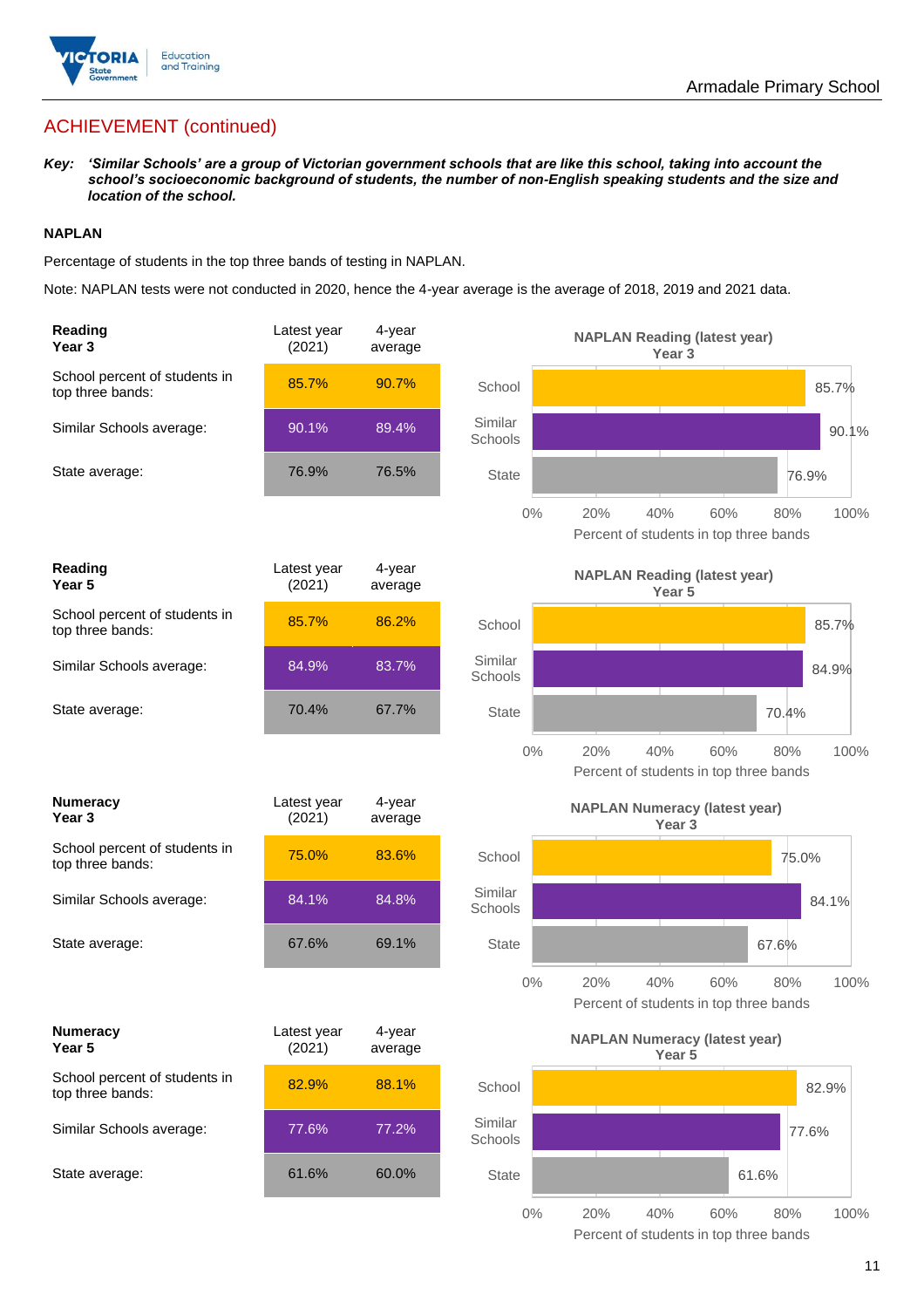

## ACHIEVEMENT (continued)

### **NAPLAN Learning Gain**

NAPLAN learning gain is determined by comparing a student's current year result relative to the results of all 'similar' Victorian students (i.e., students in all sectors in the same year level who had the same score two years prior). If the current year result is in the top 25 percent, their gain level is categorised as 'High'; middle 50 percent is 'Medium'; bottom 25 percent is 'Low'.

### **Learning Gain Year 3 (2019) to Year 5 (2021)**



**N** Low Gain **Medium Gain High Gain**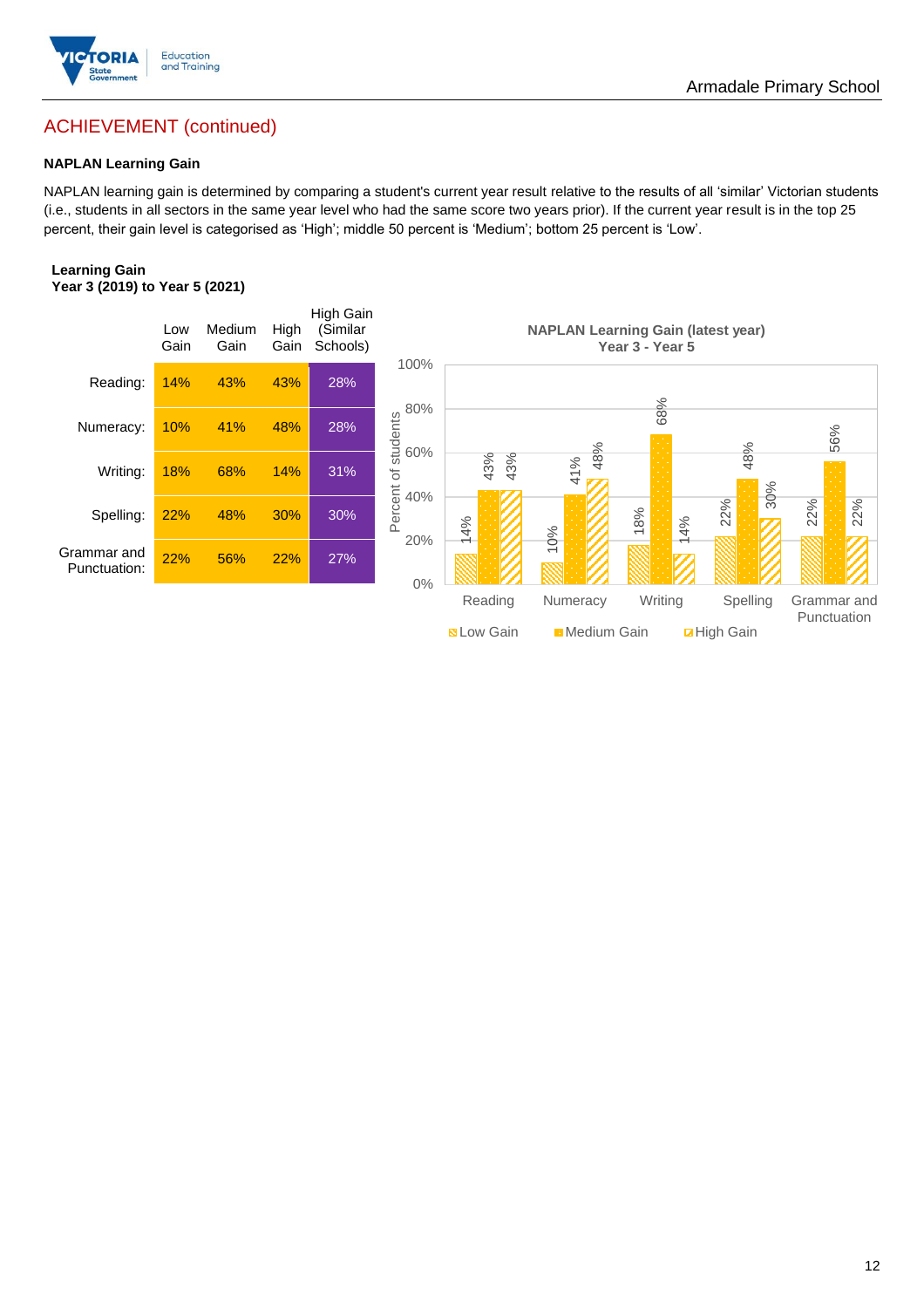

## ENGAGEMENT

*Key: 'Similar Schools' are a group of Victorian government schools that are like this school, taking into account the school's socioeconomic background of students, the number of non-English speaking students and the size and location of the school.*

### **Average Number of Student Absence Days**

Absence from school can impact on students' learning. Common reasons for non-attendance include illness and extended family holidays. Absence and attendance data in 2020 and 2021 may have been influenced by COVID-19.



### **Attendance Rate (latest year)**

|                                             | Prep | Year 1 | Year 2 | Year 3 | Year 4 | Year 5 | Year 6 |
|---------------------------------------------|------|--------|--------|--------|--------|--------|--------|
| Attendance Rate by year level<br>$(2021)$ : | 94%  | 92%    | 92%    | 94%    | 93%    | 92%    | 93%    |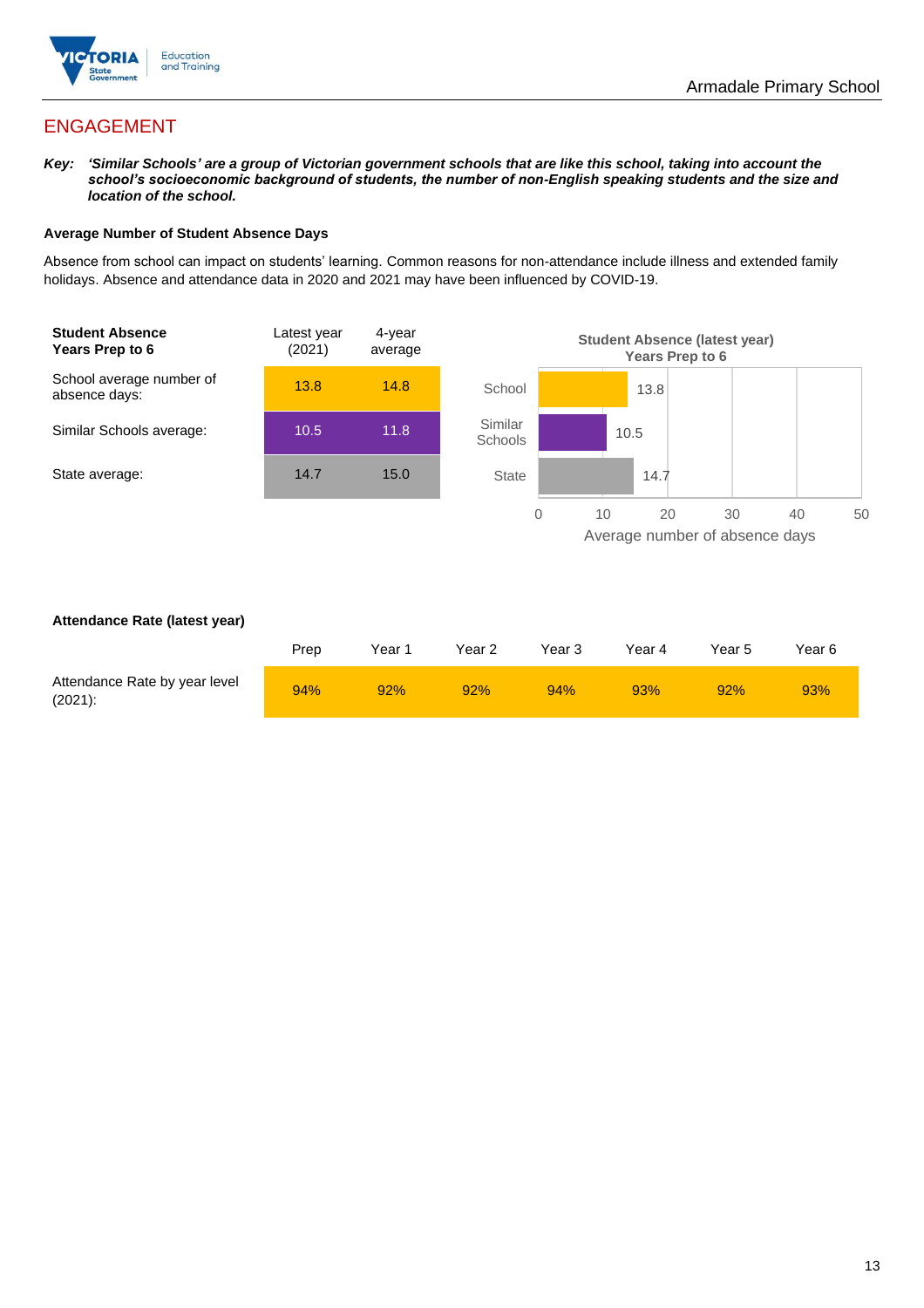

## **WELLBEING**

*Key: 'Similar Schools' are a group of Victorian government schools that are like this school, taking into account the school's socioeconomic background of students, the number of non-English speaking students and the size and location of the school.*

### **Student Attitudes to School – Sense of Connectedness**

The percent endorsement on Sense of Connectedness factor, as reported in the Attitudes to School Survey completed annually by Victorian government school students, indicates the percent of positive responses (agree or strongly agree).

| <b>Sense of Connectedness</b><br>Years 4 to 6 | Latest year<br>(2021) | 4-year<br>average |
|-----------------------------------------------|-----------------------|-------------------|
| School percent endorsement:                   | 87.6%                 | 92.4%             |
| Similar Schools average:                      | 78.2%                 | 79.0%             |
| State average:                                | 79.5%                 | 80.4%             |

*Due to lower participation rates, differences in the timing of the survey/length of survey period and the general impact of Covid19 across 2020 and 2021, data are often not comparable with previous years or within similar school groups. Care should be taken when interpreting these results.*



### **Student Attitudes to School – Management of Bullying**

The percent endorsement on Management of Bullying factor, as reported in the Attitudes to School Survey completed annually by Victorian government school students, indicates the percent of positive responses (agree or strongly agree).

| <b>Management of Bullying</b><br>Years 4 to 6 | Latest year<br>(2021) | 4-year<br>average |  |
|-----------------------------------------------|-----------------------|-------------------|--|
| School percent endorsement:                   | 88.6%                 | 93.3%             |  |
| Similar Schools average:                      | 77.2%                 | 77.8%             |  |
| State average:                                | 78.4%                 | 79.7%             |  |

*Due to lower participation rates, differences in the timing of the survey/length of survey period and the general impact of Covid19 across 2020 and 2021, data are often not comparable with previous years or within similar school groups. Care should be taken when interpreting these results.*

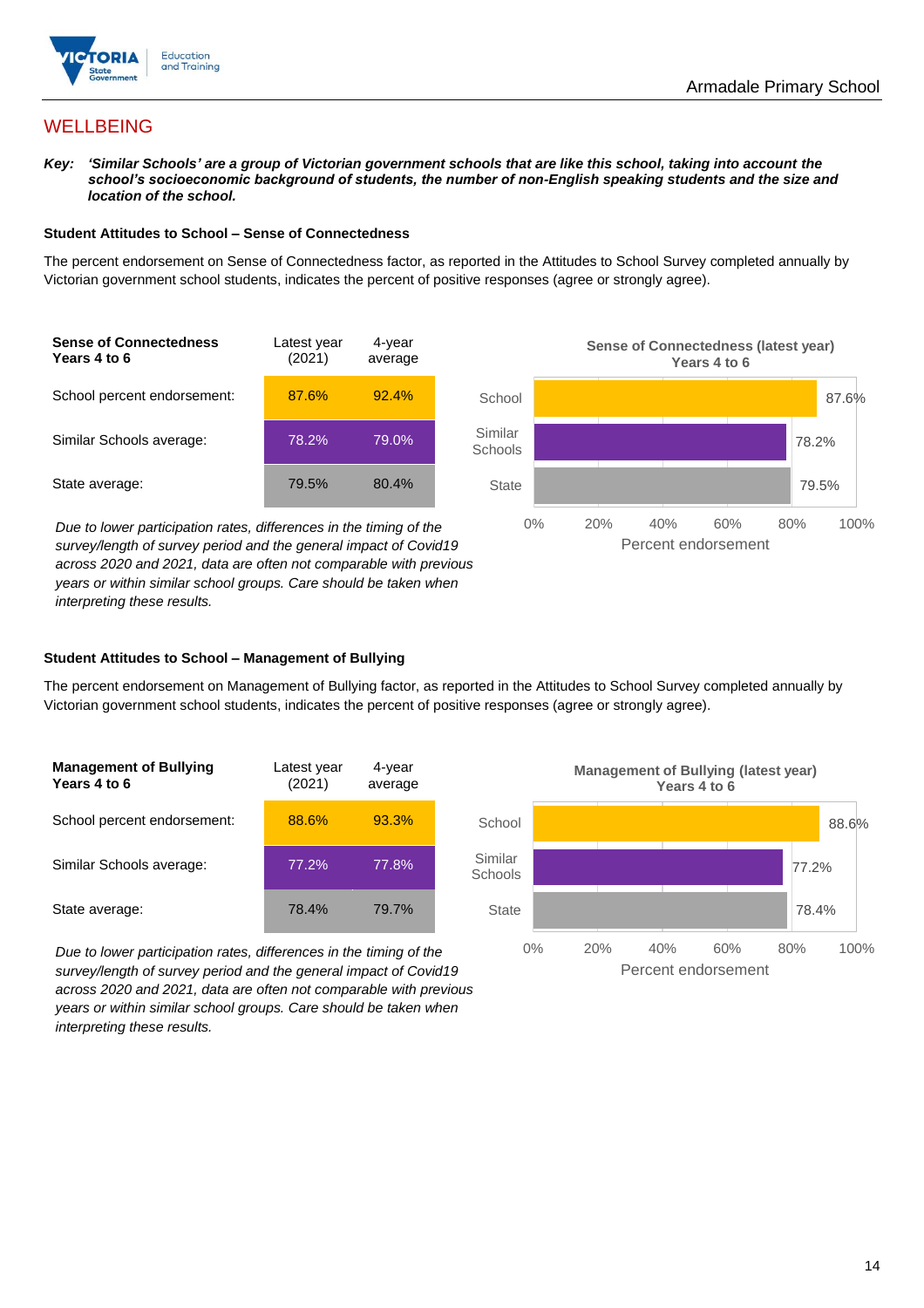

# **Financial Performance and Position**

FINANCIAL PERFORMANCE - OPERATING STATEMENT SUMMARY FOR THE YEAR ENDING 31 DECEMBER, 2021

| <b>Revenue</b>                  | <b>Actual</b> |
|---------------------------------|---------------|
| <b>Student Resource Package</b> | \$2,595,189   |
| Government Provided DET Grants  | \$219,654     |
| Government Grants Commonwealth  | \$17,034      |
| Government Grants State         | \$0           |
| <b>Revenue Other</b>            | \$10,940      |
| <b>Locally Raised Funds</b>     | \$664,424     |
| <b>Capital Grants</b>           | \$0           |
| <b>Total Operating Revenue</b>  | \$3,507,241   |

| Equity <sup>1</sup>                                 | <b>Actual</b> |
|-----------------------------------------------------|---------------|
| Equity (Social Disadvantage)                        | \$6,824       |
| Equity (Catch Up)                                   | \$0           |
| <b>Transition Funding</b>                           | \$0           |
| Equity (Social Disadvantage - Extraordinary Growth) | \$0           |
| <b>Equity Total</b>                                 | \$6,824       |

| <b>Expenditure</b>                    | <b>Actual</b> |
|---------------------------------------|---------------|
| Student Resource Package <sup>2</sup> | \$2,584,817   |
| Adjustments                           | \$0           |
| <b>Books &amp; Publications</b>       | \$3,306       |
| Camps/Excursions/Activities           | \$124,058     |
| <b>Communication Costs</b>            | \$1,662       |
| Consumables                           | \$69,990      |
| Miscellaneous Expense <sup>3</sup>    | \$48,634      |
| <b>Professional Development</b>       | \$12,174      |
| Equipment/Maintenance/Hire            | \$74,278      |
| <b>Property Services</b>              | \$39,502      |
| Salaries & Allowances <sup>4</sup>    | \$435,840     |
| <b>Support Services</b>               | \$11,409      |
| Trading & Fundraising                 | \$63,673      |
| Motor Vehicle Expenses                | \$0           |
| <b>Travel &amp; Subsistence</b>       | \$0           |
| <b>Utilities</b>                      | \$22,472      |
| <b>Total Operating Expenditure</b>    | \$3,491,813   |
| <b>Net Operating Surplus/-Deficit</b> | \$15,428      |
| <b>Asset Acquisitions</b>             | \$19,227      |

(1) The equity funding reported above is a subset of the overall revenue reported by the school.

(2) Student Resource Package Expenditure figures are as of 24 Feb 2022 and are subject to change during the reconciliation process.

(3) Miscellaneous Expenses include bank charges, administration expenses, insurance and taxation charges.

(4) Salaries and Allowances refers to school-level payroll.